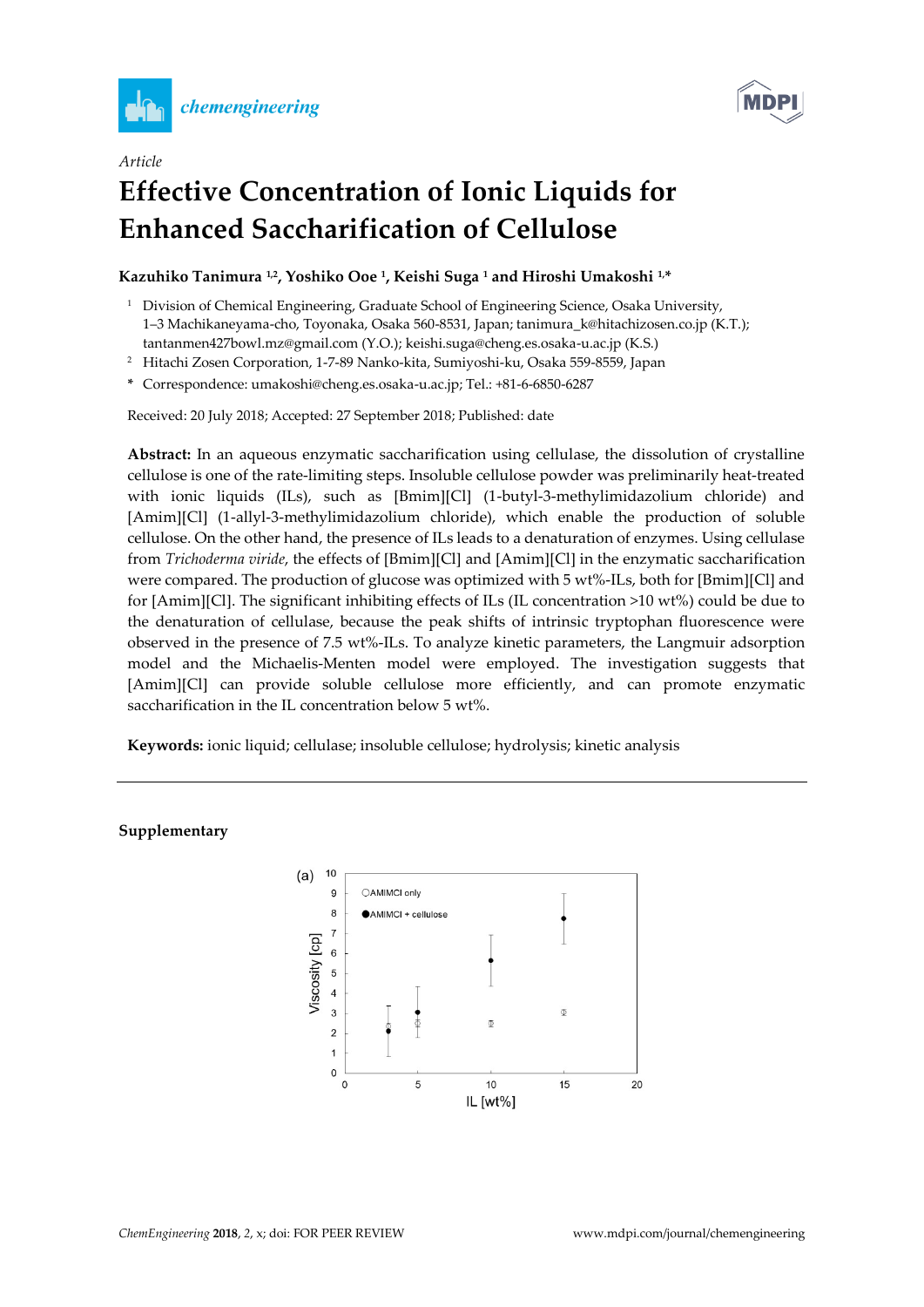

**Figure S1.** Viscosities of solutions including (**a**) [Amim][Cl] and (**b**) [Bmim][Cl], in the presence of cellulose.

The viscous environment, coursed by the presence of IL and dissolved cellulose, might inhibit the diffusion of substrate and enzyme. The viscosity of the reaction mixture (in the absence of enzyme) was analyzed as a function of IL concentration (Figure S1). With a treatment of [Amim][Cl], the viscosity slightly increased in proportion to IL concentration. In contrast, the [Bmim][Cl] samples showed almost similar viscosities in the absence or presence of cellulose. In both cases, the increase of the viscosity was only slightly, suggesting that the influence of solution viscosity on saccharification reaction could be negligible.



**Figure S2.** Correlation between IL concentration and reaction rate constant. (**a**) [Amim][Cl]; 5wt% (*open square*); 10wt% (*open triangle*); and 15wt% (*open circle*). (**b**) [Bmim][Cl]; 5wt% (*closed square*); 10wt% (*closed triangle*); 15wt% (*closed square*).